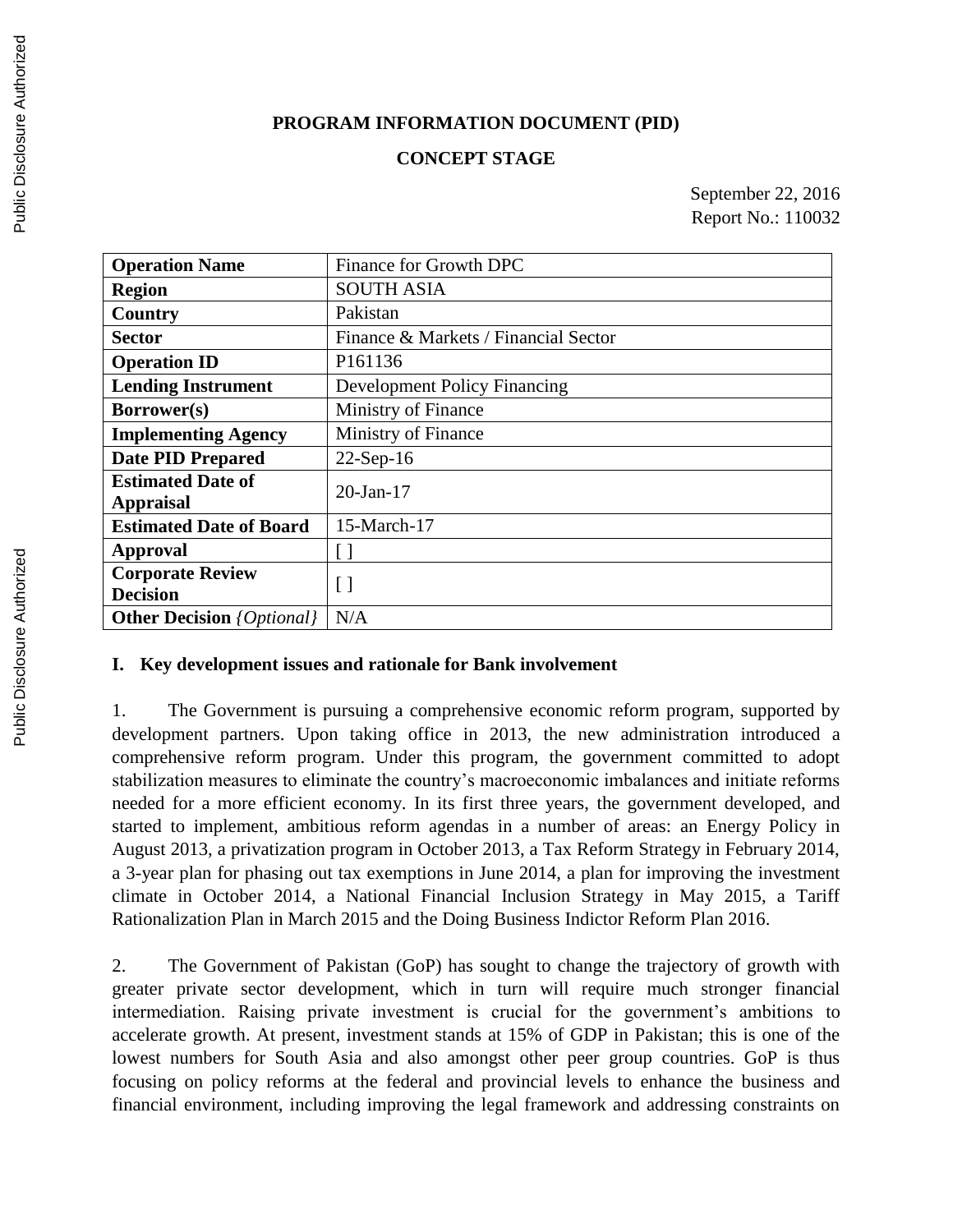the private sector. Efforts to improve competitiveness at the provincial level are being supported by the World Bank through a number of projects, including the recently approved Punjab Growth and Competitiveness PforR, and the Bank is preparing a Financial Infrastructure and Inclusion Project (FIIP) to support Pakistan's recently adopted National Financial Inclusion Strategy.

3. Pakistan's low access to finance represents a serious impediment to inclusive growth. After years of steady growth, credit to the private sector declined markedly from 2008 to 2015, falling from 22 % of GDP in 2009 to just 15% in 2015. The decline in credit to SMEs was particularly pronounced, declining from 16% of bank lending in 2008 to just 7% in 2015. Against a backdrop of increasing non-performing loans in the past, slow demand from the private sector, and rising government borrowing, banks invested heavily in government securities, which now exceed private sector credit in banks' portfolios. As of June 30, 2016, government securities represented 47% of total bank assets, while private sector credit accounted for just 34% of total assets. The recent decline in interest rates on government securities has made this option less attractive to banks, and, this, coupled with stronger growth, has resulted in a modest increase in private sector credit in the past year.

4. The Government has shown strong commitment to pursuing a reform agenda which strengthens both the soundness and development of the financial sector. Analytical work conducted by both the Bank and the IMF in recent years have confirmed that weaknesses in basic financial sector infrastructure and in the legal and judicial framework have been amongst the factors that have discouraged lending to the private sector. The supply of credit has been depressed by, inter-alia, the absence of an appropriate insolvency framework, deficiencies in credit information, the lack of a secured transactions framework and electronic collateral registry for moveable collateral, and the inability to enforce collateral outside of the slow and unpredictable judicial system. Recent measures taken to redress these issues include amendments to the Financial Institutions (Recovery of Finance) Ordinance 2001 to improve the recovery of non-performing loans without court intervention, enactment of a new legal framework for secured transactions, passage of a new and strengthened Securities and Exchange Commission of Pakistan Act, and enhancements to the Credit Bureau Act.

5. The Bank has supported these reforms through a development policy financing engagement which has included the Fiscally Sustainable and Inclusive Growth DPC series and the Competitiveness and Growth DPF (a combination of DPC and PBG). Almost all of the financial sector legislative reforms implemented over the last 2-3 years have been Prior Actions in the Bank's policy engagement with the GoP. These reforms have strengthened the credit environment and should over time increase access to finance and reduce its costs. However, there is a need to complement these reforms with further efforts to strengthen, broaden and diversify the financial sector while improving governance and transparency.

6. The proposed Finance for Growth DPC directly supports key pillars of the Pakistan Country Partnership Strategy (FY15-19). Improved access to finance and an improved business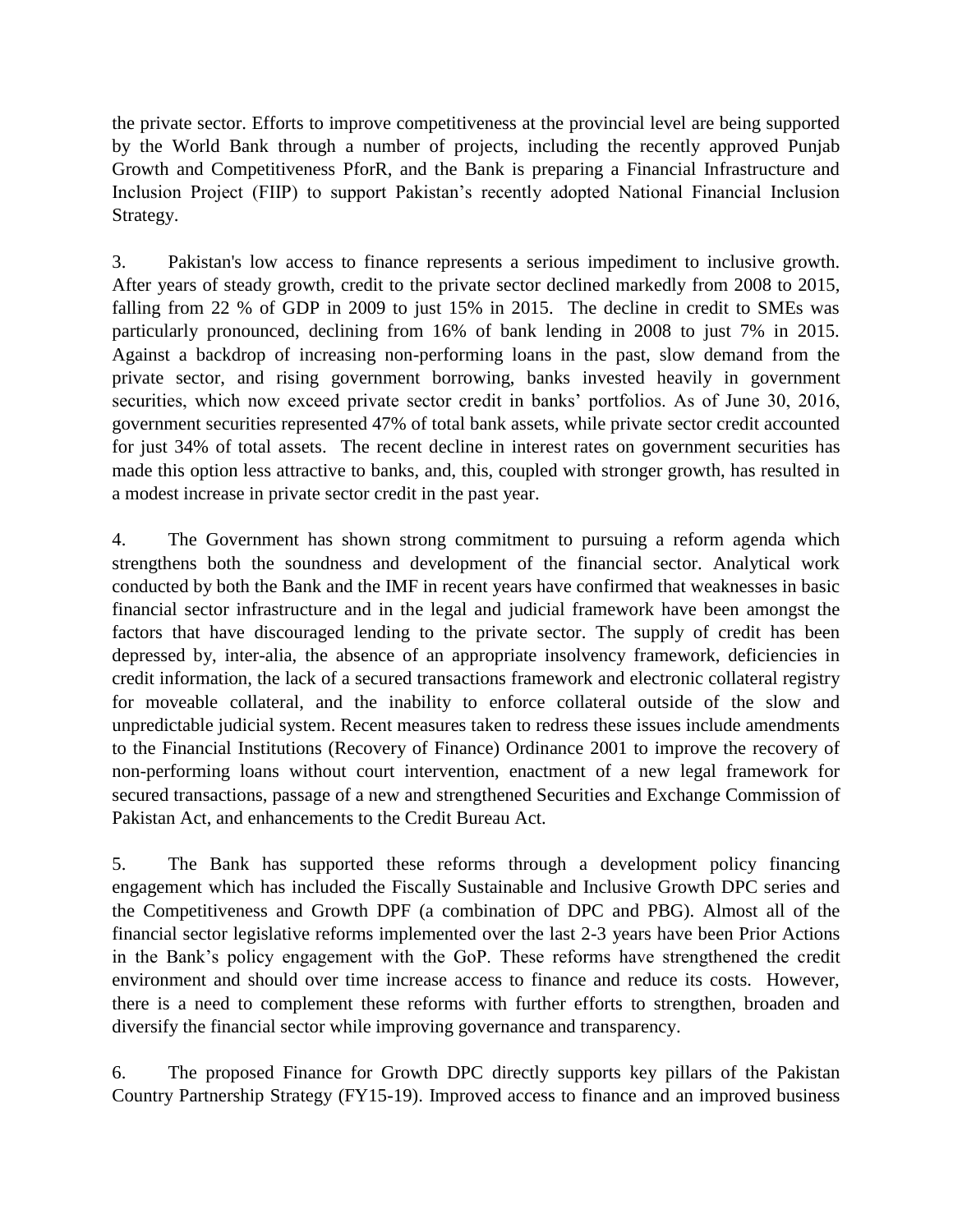environment have been identified as key constraints to growth in Pakistan. The Program Development Objectives—promoting financial inclusion and improving governance and transparency of the financial sector—contribute both directly and indirectly to two pillars of the CPS—private sector development and inclusion. By reducing the obstacles to private sector growth, they also contribute to promoting shared prosperity in a sustainable manner.

# **II. Proposed Objective(s)**

7. The proposed Finance for Growth DPC has two broad development objectives: (i) strengthen, broaden, and diversify the financial sector to promote financial inclusion; and (ii) improve governance and transparency of the financial sector.

8. The proposed operation contributes to the government's strategy for accelerating economic growth through better access to credit and longer-term finance, improving the investment climate through a more robust Companies Act, promoting financial inclusion and increasing financial sector transparency.

# **III.Preliminary Description**

9. The proposed Finance for Growth DPC aims to continue the aspirational trajectory of Pakistan's economic reforms supported by the ongoing development policy financing engagement. The previous Fiscally Sustainable and Inclusive Growth DPC series and the Competitiveness and Growth DPF have contributed to broad-based macroeconomic reforms across fiscal stability, revenue mobilization, social protection, investment climate, and financial sector. The proposed Finance for Growth DPC focuses on deepening the financial sector policy reform engagement and contributing towards a robust, inclusive, and more transparent financial sector.

10. It consists of two pillars: the first pillar is to strengthen, broaden and diversify the financial sector, and the second pillar aims to improve governance and transparency in the financial sector. Both pillars are critical to create a dynamic financial sector, which can contribute to sustained and inclusive economic growth including by supporting and creating better enabling conditions for investment support operations that are being considered to enhance financial sector growth and intermediation in Pakistan. It focuses on reforms that will remove constraints to growth related to the financial sector's role in effectively intermediating resources for investment and private sector development.

11. Under these pillars, the proposed operation will support the following specific policy areas:

i. In order to foster greater financial inclusion, (a) Approval of a Digital Transaction Accounts (DTA) scheme; (b) Initiation of a scheme of registered prize bonds; and (c)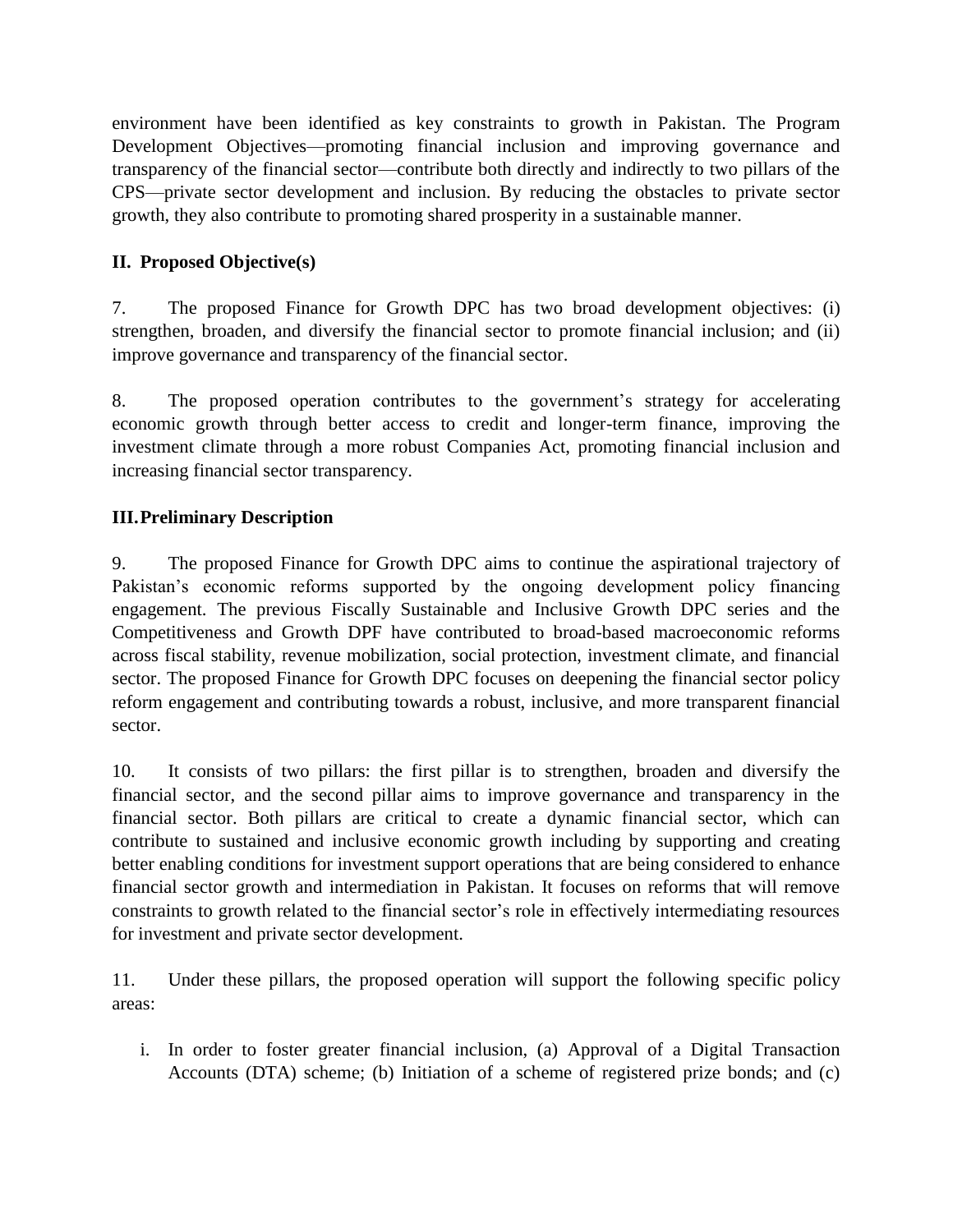launch of a mechanism to distribute profits of National Savings Scheme (NSS) through the banking sector.

- ii. Adoption of a new Companies Bill to modernize the regulatory framework
- iii. Approval of the Corporate Rehabilitation Bill to improve the process of corporate rehabilitation and bankruptcy
- iv. Enactment of the Deposit Protection Corporation Bill 2016
- v. Approval of a National Policy on Infrastructure Finance to meet Pakistan's growing infrastructure needs, complemented by approval of the governance structure and business plan of the Pakistan Development Fund and issuance of prudential regulations for longterm finance
- vi. Expansion of the export re-financing (ERF) scheme to a larger pool of borrowers including women entrepreneurs
- vii. Completion of Corporate Governance Assessments of state-owned insurance companies
- viii. Completion of the National Risk Assessment (NRA) for AML/CFT
- ix. Approval of the Benami Transaction Bill (to prohibit unidentifiable financial transactions)
- x. Creation of a unified Shariah Board for the financial sector

12. The reforms are based on solid analytical work, including (i) the National Financial Inclusion Strategy (NFIS) and its complimentary Technical Notes, and (ii) the FSAP Development Module and its 4 technical notes on Islamic Finance, Financial Sector Intermediation of Sources and Uses of Funds, Debt Capital Markets and Infrastructure Finance. Ongoing advisory and capacity building technical assistance on financial inclusion, insurance, anti-money laundering / combating financing of terrorism (AML/CFT) and state-owned enterprise reforms further informs the financial sector policy engagement under the proposed Finance for Growth DPC.

13. The Bank team continues to monitor the impact outcomes of the previous Fiscally Sustainable and Inclusive Growth DPC series and the Competitiveness and Growth DPF as it engages on the Finance for Growth DPC prior actions to ensure that they are aligned with the country's political developments, have counterpart and stakeholder support, and are feasible options for realizing the intended goals.

# **IV.Poverty and Social Impacts and Environment Aspects**

# *Poverty and Social Impacts*

14. The proposed operation supports sustained poverty reduction and shared prosperity. Greater financial inclusion can bring these people into the financial mainstream, with positive effects on economic growth, financial stability and social cohesion. Both theoretical and empirical studies have shown that financial exclusion inhibits human and physical capital accumulation, contributing to persistent income inequality and poverty. Building inclusive and transparent financial systems offer several welfare effects. These include increased access to financial services, lower costs, including through new technology; proportionate regulatory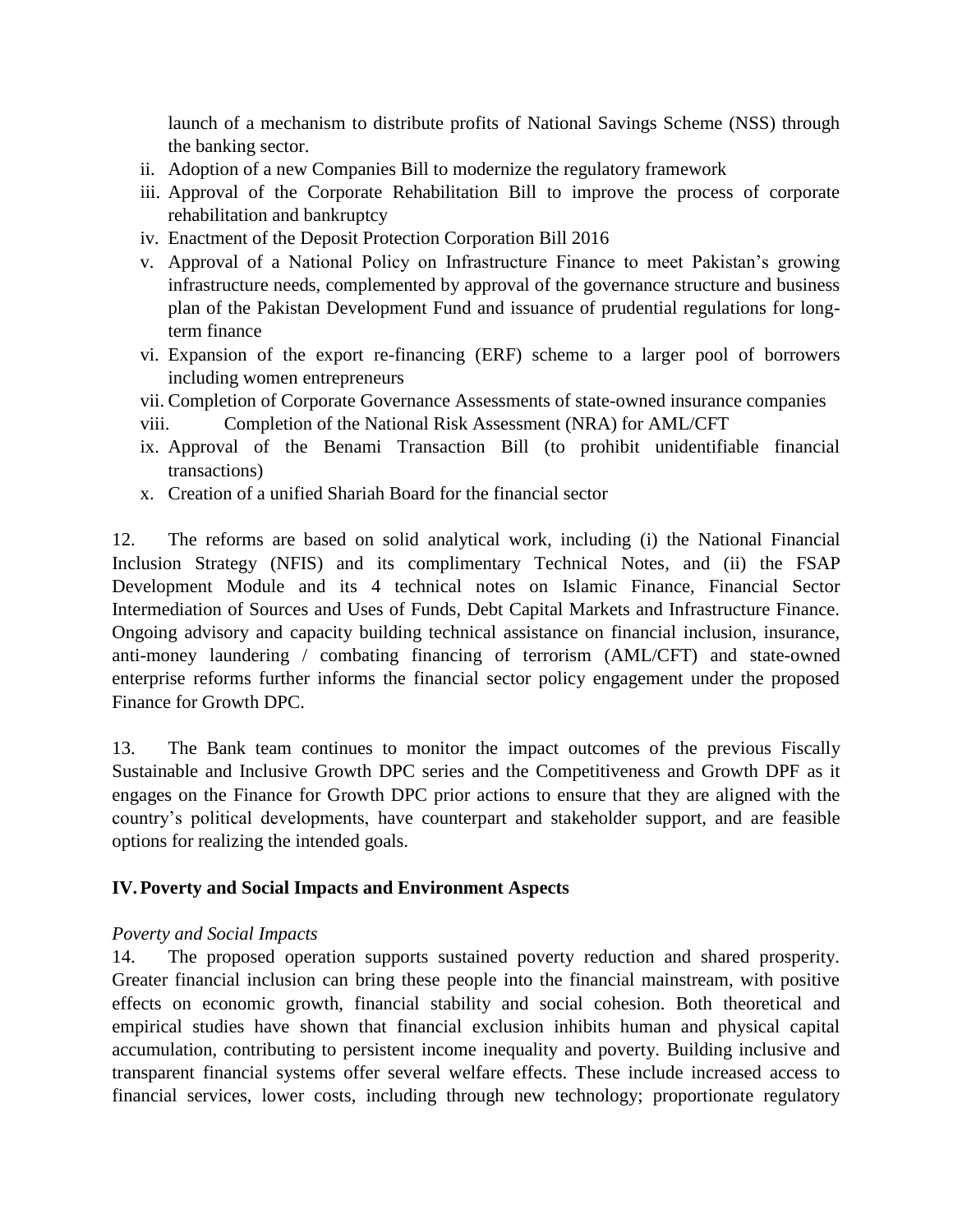framework that balances financial inclusion, integrity and stability; and focus on consumer protection and empowerment.

15. Growth, though volatile and low in some periods, has been quite pro-poor in Pakistan over the past decade and a half. The headcount poverty rate has fallen consistently over this period, from 34.7 percent in 2001/02 to 9.3 percent in 2013/2014 (using the latest survey data and the old poverty line). Using incidence curves that plot the growth rate in consumption at each percentile of the distribution, it is evident that growth has been pro-poor in Pakistan through much of this period. When growth first starts to rise, the incomes of those at the top of the distribution grow faster than the incomes at the bottom. However, this quickly reverses, with those at the bottom growing faster than the top of the distribution. Between 2001 and 2004, for example, median income grew at 4.8% while income at the bottom grew close to 3%. In the next period (2004-2008), the bottom grew at more than 5% while the median grew at only half that rate. After 2008, despite the global food price shock and the collapse of GDP growth, incomes at the bottom continued to grow faster than incomes at the top until 2010-11. In the period after that, as GDP growth began to rise once again, incomes at the top were growing faster than incomes at the bottom. Looking at the bottom 40 percent of the population—a measure of shared prosperity—we see a similar pattern.

16. Understanding the process driving inclusive growth is, however, an important and unfinished agenda. The Government's adoption of a revised methodology to measure poverty and the release of the new poverty line earlier this year, was an important move in the right direction. Using the new line, 29.5 percent of the population is considered poor and eligible for targeted poverty programs. Back casting the new poverty line, also confirms the past decline in poverty. The 2001-02 headcount rate using the new line is 64.3 percent. This has helped restore confidence in official government statistics and made it possible to design more effective antipoverty programs. We now need to better understand the drivers behind successful poverty reduction over the last 15 years. Addressing the quality of national accounts data, will need to be a key aspect of this.

# *Environment Aspects*

17. Actions proposed under this operation are not expected to have any negative effect on the environment.

# **V. Tentative financing**

| Source:                                     | \$m.)             |
|---------------------------------------------|-------------------|
| Borrower/Recipient                          | $\mathbf{\Omega}$ |
| International Development Association (IDA) | 300               |
| Others (specify)                            |                   |
| Total                                       | 300               |

# **VI.Contact point**